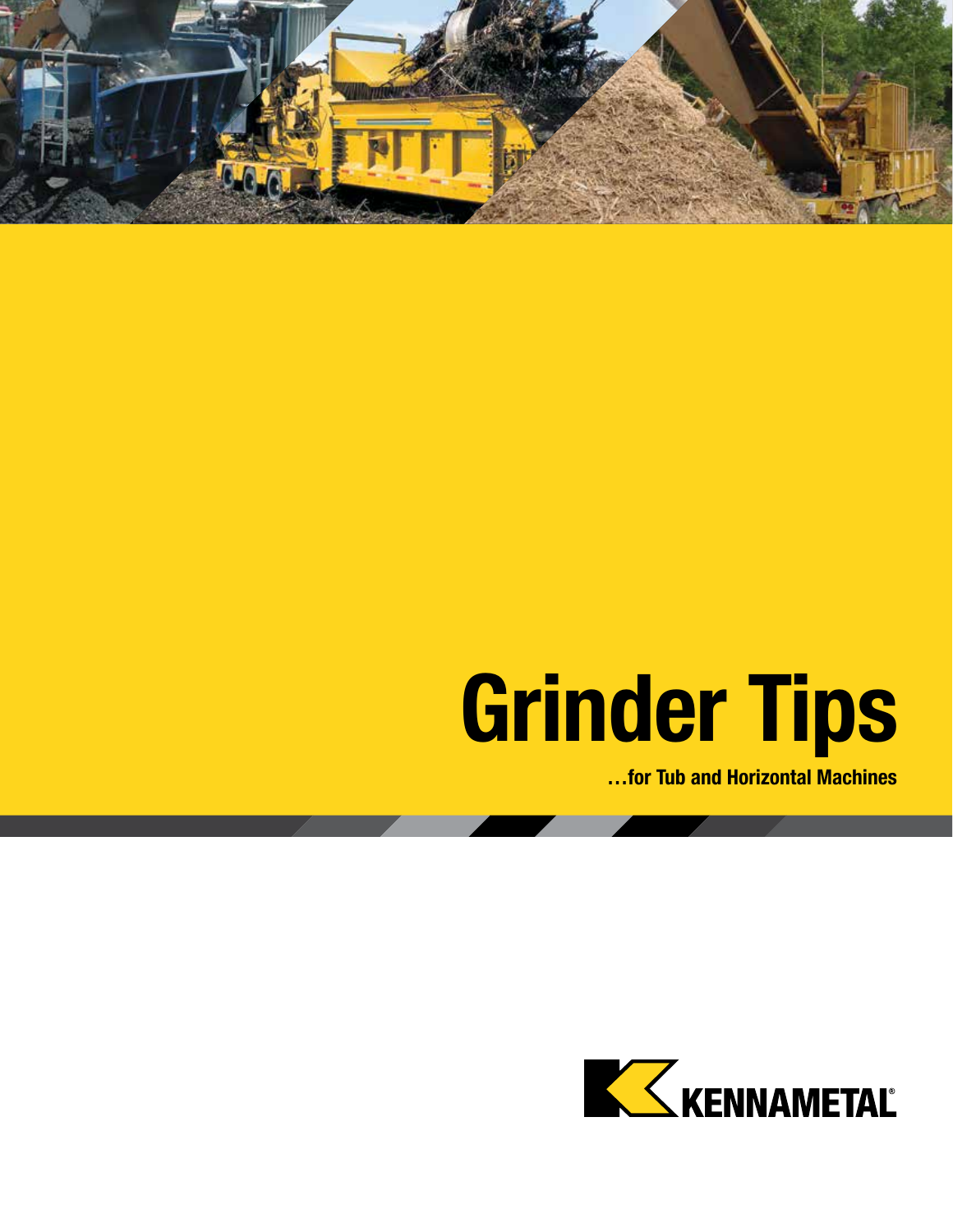

### **Premium replacement parts for your tub or horizontal grinder**

### **KenCoat**™

### *Kennametal carbide overlay application technology*

- **•** Less downtime.
- **•** Provides up to 50% greater wear life versus competitive embedded-style tips.
- **•** Holds original shape longer to provide better and more consistent performance.

### **KenCast**™ *Best for asphalt, shingle, and other extreme applications*

- **•** Superior wear and fracture resistance.
- **•** Combines the hardness of Kennametal cemented tungsten carbide with the toughness of air-hardening steel.

### **Brazed-On Carbide** *Unmatched in the industry*

- **•** Produces more material at day's end.
- **•** Premier-quality macrocrystalline tungsten carbide inserts, brazed onto an all-steel body; stay securely in place.
- **•** Ideal for grinding big, clean wood material.

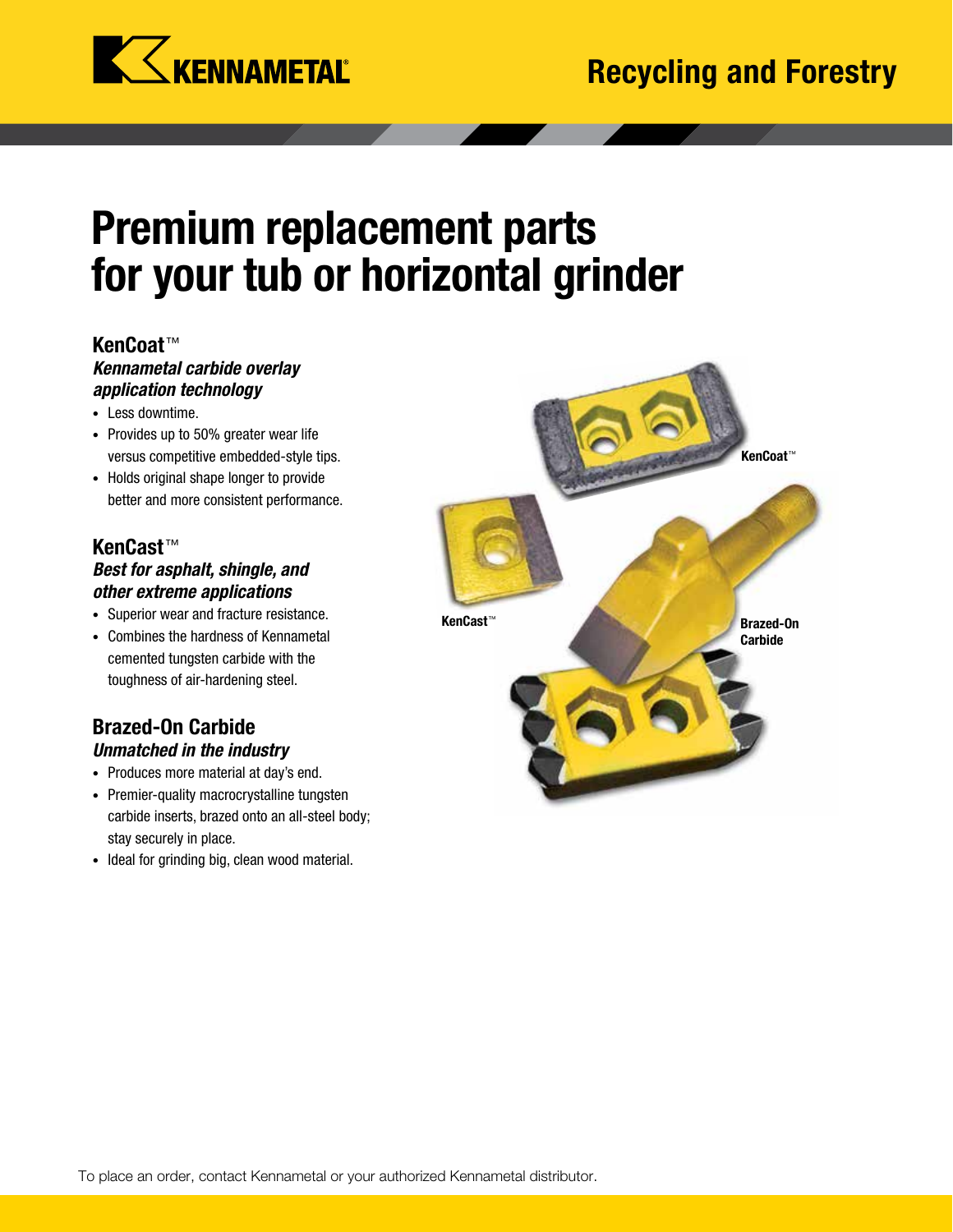

## Grinder CONTENTS BY MACHINE MANUFACTURER TABLE OF CONTENTS BY MACHINE MANUFACTURER

| <b>Precision Husky<sup>®</sup> / Toro<sup>®</sup> / Olathe® 12</b> |  |
|--------------------------------------------------------------------|--|
|                                                                    |  |
|                                                                    |  |

### **Kennametal Inc. encourages the safe use of its products.**

### **To help avoid personal injury or damage to tools, please:**

- **•** Wear approved personal protection equipment, including eye and ear protection, steel-toed shoes, hard hat, and vest.
- **•** Make sure tools are properly seated and securely retained.
- **•** Do not strike tools with metal objects carbide tips could shatter.
- **•** Exercise care when removing tools.
- **•** Inspect tools daily. Do not use dull, cracked, burred, or bent tools.
- **•** Operate all machines with safety in mind.
- **•** Stand clear of machines in use, and make sure protective guards are in place.
- **•** Do not change tools when the drum is moving or still engaged.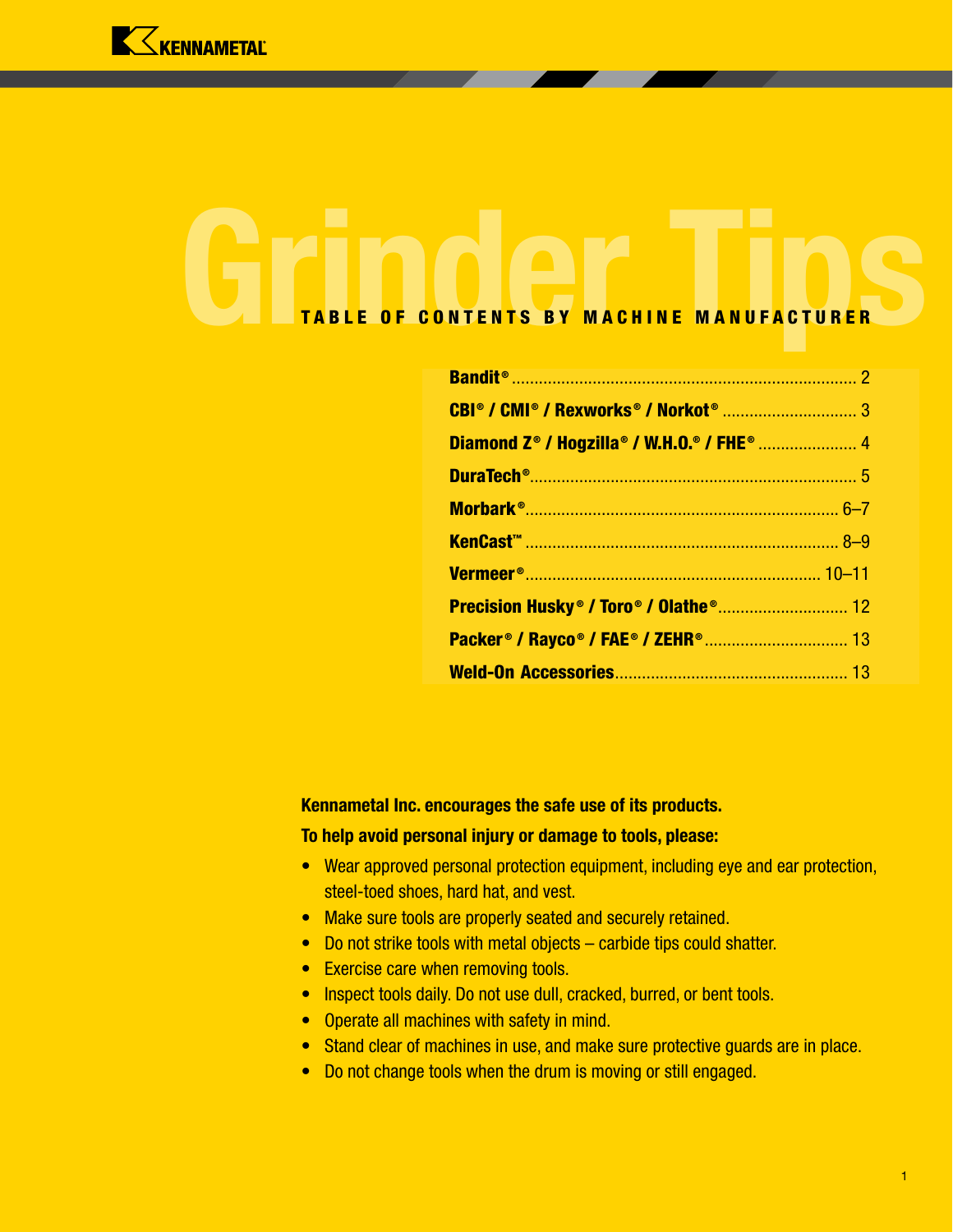

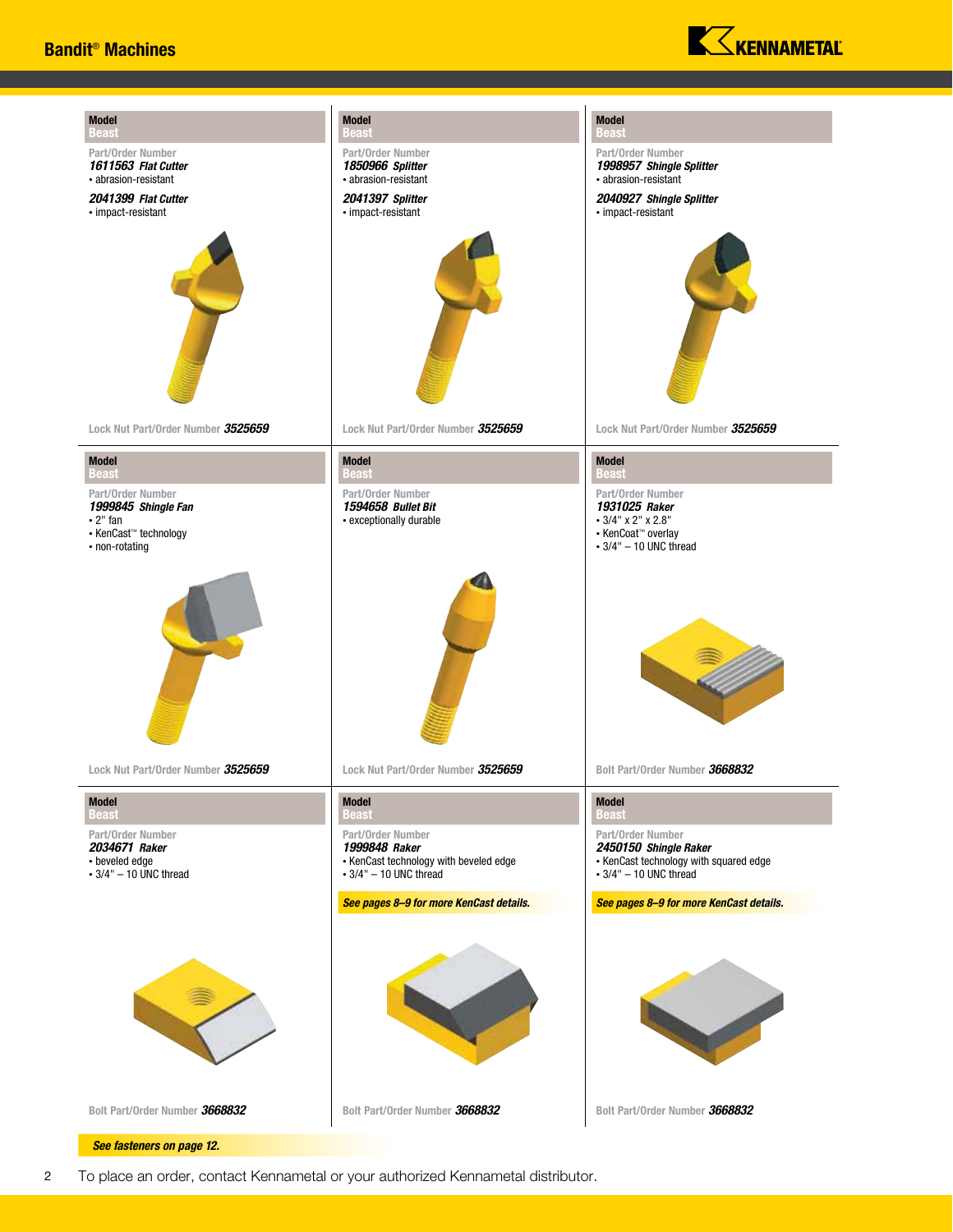![](_page_4_Picture_0.jpeg)

| <b>CB</b><br><b>Model</b><br>4800 / 5060<br>Part/Order Number<br>6474153 Striker (MTO)<br>• 8" x 5-7/8" x 2-1/4" (1-1/4" - 7 thread)<br>• 2-side KenCoat™ overlay | <b>CBI</b><br><b>Model</b><br>4800 / 5060<br>Part/Order Number<br>5679245 Striker (MTO)<br>• 8" x 5-7/8" x 2" (1-5/16" holes)<br>• KenCast™ technology | <b>CBI</b><br><b>Model</b><br>4800 / 5060<br>Part/Order Number<br>2652332 Striker<br>• 9" x 5-7/8" x 2" (1-5/16" holes)<br>• KenCast technology |
|-------------------------------------------------------------------------------------------------------------------------------------------------------------------|--------------------------------------------------------------------------------------------------------------------------------------------------------|-------------------------------------------------------------------------------------------------------------------------------------------------|
|                                                                                                                                                                   |                                                                                                                                                        |                                                                                                                                                 |
| <b>CMI / Rexworks / Norkot</b><br><b>Model</b><br><b>Maxi / Biogrind</b><br>Part/Order Number                                                                     | <b>CMI / Rexworks / Norkot</b><br><b>Model</b><br><b>Maxi / Biogrind</b><br>Part/Order Number                                                          | <b>CMI / Rexworks / Norkot</b><br><b>Model</b><br>Maxi / Biogrind<br>Part/Order Number                                                          |
| 1837762<br>$\cdot$ 2.5" x 2.5"<br>• 4-edge KenCoat overlay (5/8" ID)                                                                                              | 1837823 (shown)<br>$\cdot$ 2.5" x 2.5"<br>• 4-edge brazed-on carbide inserts (5/8" ID)                                                                 | 1012625 (shown)<br>$\cdot$ 2.5" x 2.5"<br>• KenCast technology (5/8" ID)                                                                        |
|                                                                                                                                                                   | 1837824<br>$\cdot$ 2.5" x 2.5"<br>• 2-edge brazed-on carbide inserts (5/8" ID)                                                                         | 2260875<br>$\cdot$ 2.5" x 2.5"<br>• KenCast technology (3/4" ID)                                                                                |
|                                                                                                                                                                   |                                                                                                                                                        |                                                                                                                                                 |
| <b>Model</b><br><b>CMI / Rexworks / Norkot</b><br><b>Maxi / Biogrind</b>                                                                                          | <b>Model</b><br><b>CMI / Rexworks / Norkot</b><br><b>Maxi / Biogrind</b><br>Part/Order Number                                                          | <b>Model</b><br><b>CMI / Rexworks / Norkot</b><br><b>Maxi / Biogrind</b><br>Part/Order Number                                                   |
| Part/Order Number<br>1010910 C3R Tool<br>• for soft to medium or abrasive cutting conditions                                                                      | 1010734 C3T Tool<br>• for soft to medium or abrasive cutting conditions<br>• threaded nut included                                                     | 1886760 C3RB Block<br>• for heavy-duty applications<br>$1.66$<br>(42).                                                                          |
| $^{1.50}_{(38)}$<br>$\frac{178}{(45)}$                                                                                                                            | 1.50 Ø<br>(38)<br>$\frac{1.76}{(45)}$                                                                                                                  | $\frac{3.33}{(85)}$<br><b>Model</b><br><b>CMI / Rexworks / Norkot</b>                                                                           |
| $\frac{3.91}{(99)}$<br>76 Ø<br>(19)                                                                                                                               | $\begin{array}{c} 4.08 \\ (104) \end{array}$<br>$^{76}_{(19)}$                                                                                         | <b>Maxi / Biogrind</b><br>Part/Order Number<br>1012120 C3R Retainer<br>• lock ring                                                              |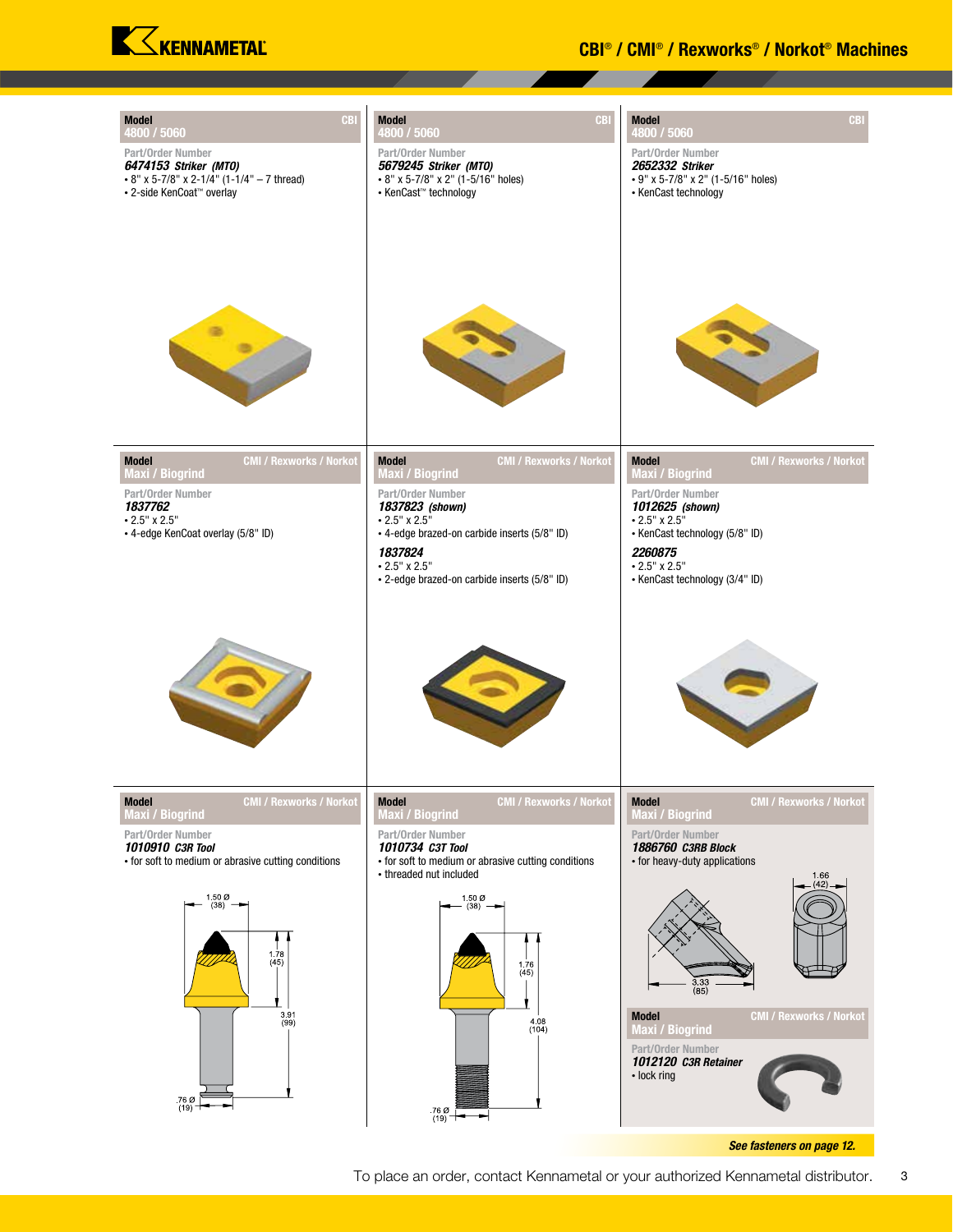![](_page_5_Picture_1.jpeg)

![](_page_5_Figure_2.jpeg)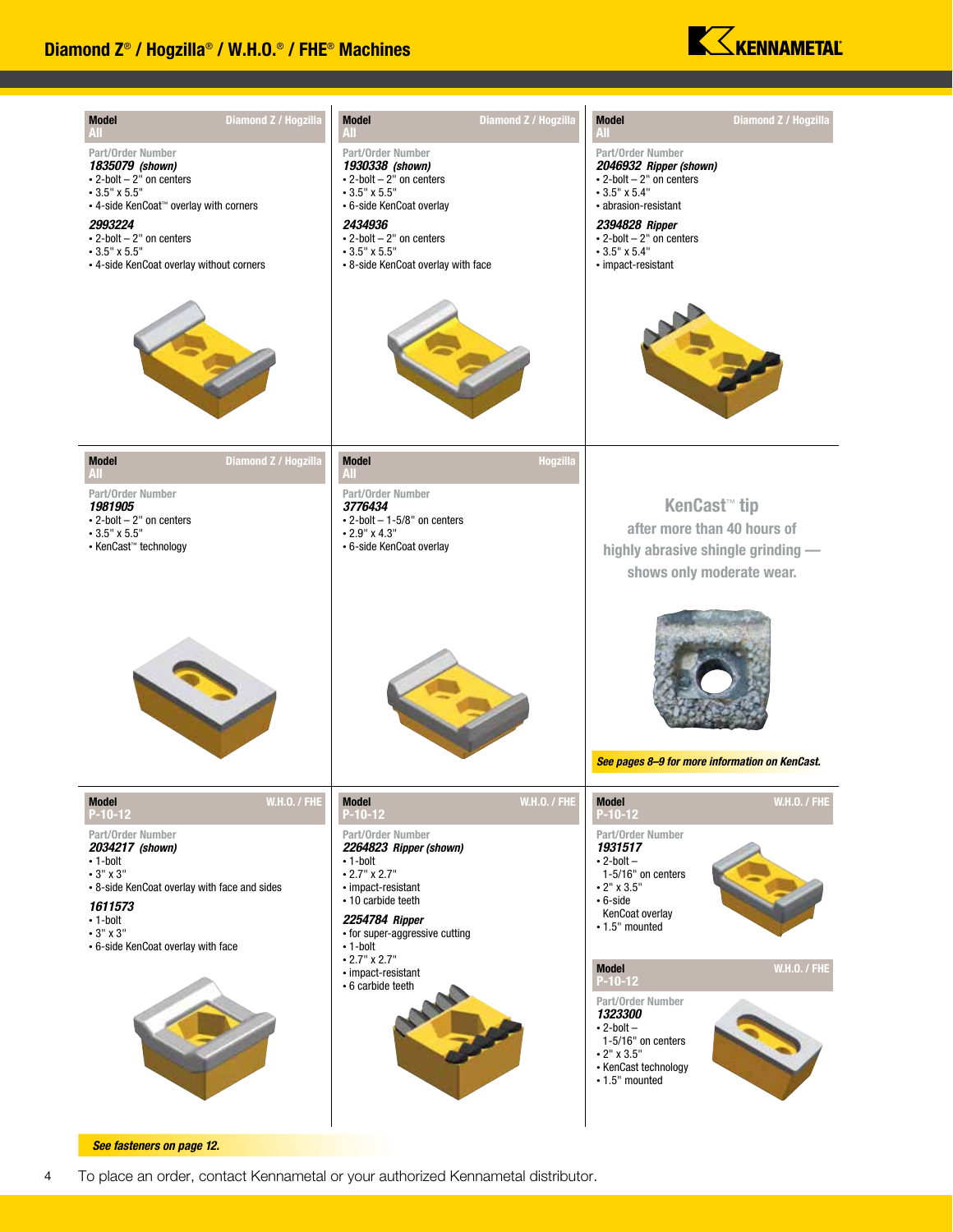![](_page_6_Picture_0.jpeg)

| <b>Model</b><br>3010 / 4012<br>Part/Order Number<br>2034217 (shown)<br>$\cdot$ 1-bolt<br>$\cdot$ 3" x 3"<br>• 8-side KenCoat™ overlay with face and sides<br>1611573<br>$\cdot$ 1-bolt<br>$\cdot$ 3" $\times$ 3"<br>• 6-side KenCoat overlay with face                                                    | <b>Model</b><br>3010 / 4012<br>Part/Order Number<br>2264823 Ripper (shown)<br>$\cdot$ 1-bolt<br>$\cdot$ 2.7" x 2.7"<br>• impact-resistant<br>• 10 carbide teeth<br>2254784 Ripper<br>• for super-aggressive cutting<br>$\cdot$ 1-bolt<br>$\cdot$ 2.7" x 2.7"<br>• impact-resistant<br>• 6 carbide teeth | <b>Tooling shown on page fits</b><br>machines manufactured                                                                                                                                                                                                                  |
|-----------------------------------------------------------------------------------------------------------------------------------------------------------------------------------------------------------------------------------------------------------------------------------------------------------|---------------------------------------------------------------------------------------------------------------------------------------------------------------------------------------------------------------------------------------------------------------------------------------------------------|-----------------------------------------------------------------------------------------------------------------------------------------------------------------------------------------------------------------------------------------------------------------------------|
| <b>Model</b><br>HD 8-12<br>Part/Order Number<br>2402073 (shown)<br>$\cdot$ 2-bolt - 1-1/2" on centers<br>$\cdot$ 2.3" x 4.5"<br>• 6-side KenCoat overlay with rails<br><i><b>2402030</b></i><br>$\cdot$ 2-bolt - 1-1/2" on centers<br>$\cdot$ 2.3" x 4.5"<br>• 8-side KenCoat overlay with face and rails | <b>Model</b><br>HD 8-12<br>Part/Order Number<br>3788583 Ripper<br>$\cdot$ 2-bolt - 1-1/2" on centers<br>$\cdot$ 1.9" x 4.1"<br>• 2-side brazed with rails                                                                                                                                               | by Duratech <sup>®</sup> .                                                                                                                                                                                                                                                  |
| <b>Model</b><br><b>Horizontal Grinders</b><br>Part/Order Number<br>1835079 (shown)<br>$\cdot$ 2-bolt - 2" on centers<br>$\cdot$ 3.5" x 5.5"<br>• 4-side KenCoat overlay with corners<br>2993224<br>$\cdot$ 2-bolt - 2" on centers<br>$\cdot$ 3.5" x 5.5"<br>• 4-side KenCoat overlay without corners      | <b>Model</b><br><b>Horizontal Grinders</b><br>Part/Order Number<br>1930338 (shown)<br>$\cdot$ 2-bolt - 2" on centers<br>$\cdot$ 3.5" x 5.5"<br>• 6-side KenCoat overlay<br>2434936<br>$\cdot$ 2-bolt - 2" on centers<br>$\cdot$ 3.5" x 5.5"<br>• 8-side KenCoat overlay with face                       | <b>Model</b><br><b>Horizontal Grinders</b><br>Part/Order Number<br>2046932 Ripper (shown)<br>$\cdot$ 2-bolt - 2" on centers<br>$\cdot$ 3.5" x 5.4"<br>• abrasion-resistant<br>2394828 Ripper<br>$\cdot$ 2-bolt - 2" on centers<br>$\cdot$ 3.5" x 5.4"<br>• impact-resistant |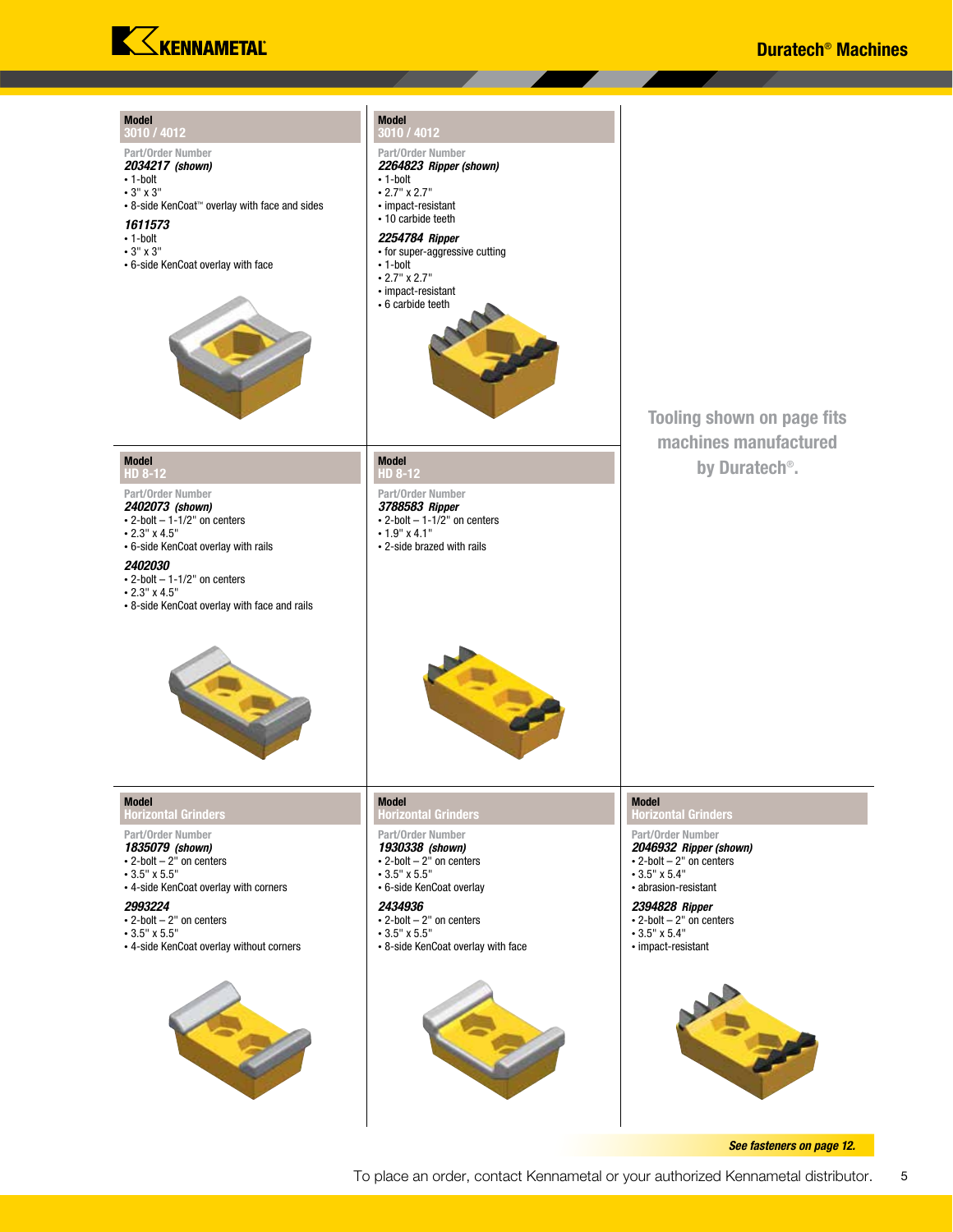![](_page_7_Picture_1.jpeg)

![](_page_7_Picture_2.jpeg)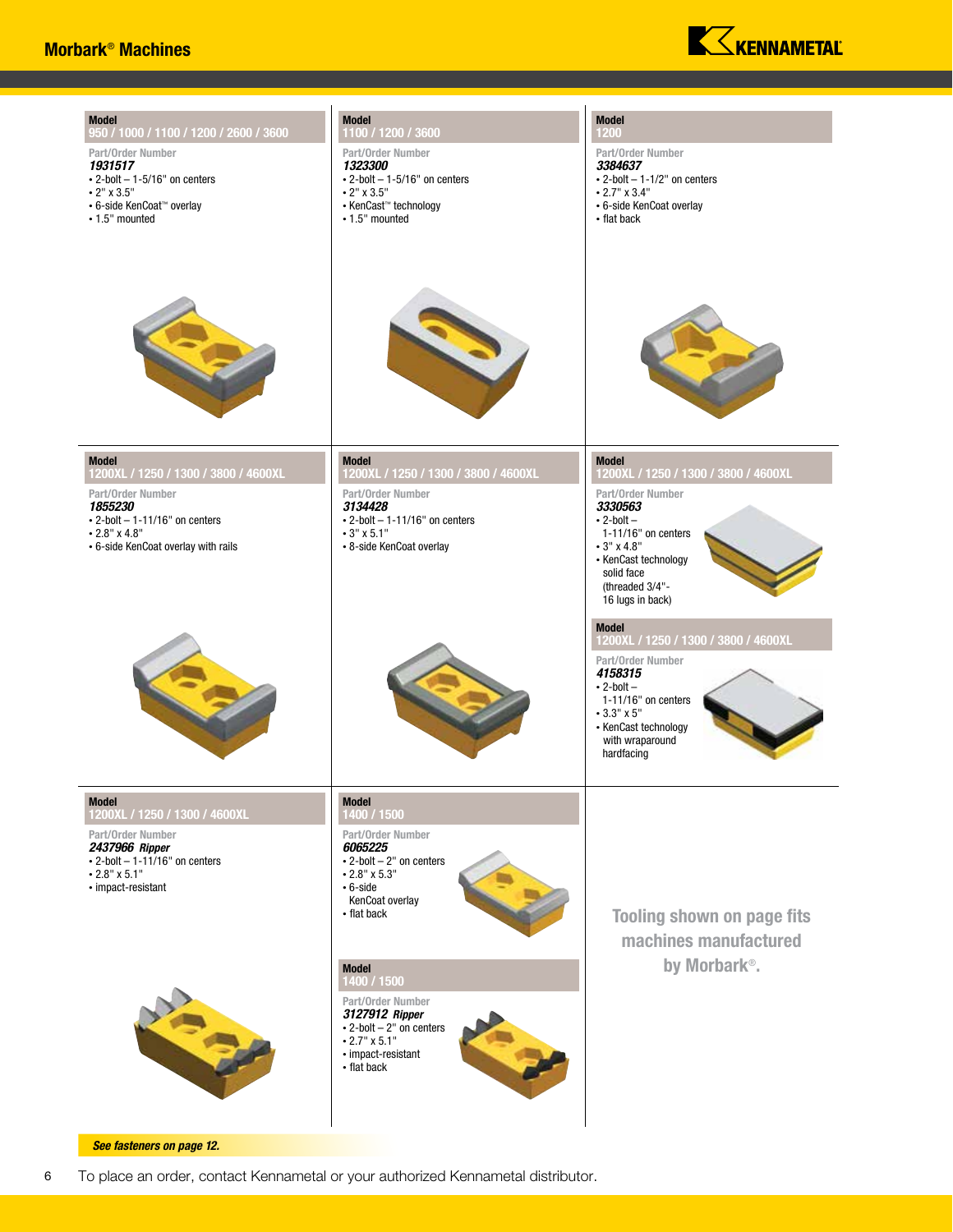![](_page_8_Picture_0.jpeg)

### Morbark® Machines

| <b>Model</b><br>1600 / 6600<br>Part/Order Number<br>2604148 (shown)<br>$\cdot$ 2-bolt - 2" on centers<br>$\cdot$ 3" x 6.5"<br>• 8-side KenCoat™ overlay<br>• flat back<br>2604163<br>$\cdot$ 2-bolt - 2" on centers<br>$\cdot$ 3" x 6.5"<br>• 6-side KenCoat overlay<br>• flat back | <b>Model</b><br>1600 / 6600<br>Part/Order Number<br>2607173 Ripper<br>$\cdot$ 2-bolt - 2" on centers<br>$\cdot$ 3" x 6.5"<br>• impact-resistant<br>• flat back                                                                                                       | <b>Model</b><br>1600 / 6600<br>Part/Order Number<br>2885057<br>$\cdot$ 2-bolt - 2" on centers<br>$\cdot$ 3" x 6.5"<br>• KenCast™ technology<br>solid face<br>• flat back<br><b>Model</b><br>1600 / 6600<br>Part/Order Number<br>3838092<br>$\cdot$ 2-bolt - 2" on centers<br>$\cdot$ 3.3" x 6.5"<br>• KenCast technology<br>solid face with<br>wraparound<br>hardfacing |
|-------------------------------------------------------------------------------------------------------------------------------------------------------------------------------------------------------------------------------------------------------------------------------------|----------------------------------------------------------------------------------------------------------------------------------------------------------------------------------------------------------------------------------------------------------------------|-------------------------------------------------------------------------------------------------------------------------------------------------------------------------------------------------------------------------------------------------------------------------------------------------------------------------------------------------------------------------|
| <b>Model</b><br>3600 / 4600<br>Part/Order Number<br>3117793<br>$\cdot$ 2-bolt - 1-9/16" on centers<br>$\cdot$ 2.8" x 4"<br>• 8-side KenCoat overlay with rails                                                                                                                      | <b>Model</b><br>5600 / 7600<br>Part/Order Number<br>3077198<br>$\cdot$ 2-bolt - 2" on centers<br>$\cdot$ 3.3" x 6.3"<br>• 8-side KenCoat overlay with rails                                                                                                          | <b>Model</b><br>5600 (early models)<br>Part/Order Number<br>1835079 (shown)<br>$\cdot$ 2-bolt - 2" on centers<br>$\cdot$ 3.5" x 5.5"<br>• 4-side KenCoat overlay with corners<br>2993224<br>$\cdot$ 2-bolt - 2" on centers<br>$\cdot$ 3.5" x 5.5"<br>• 4-side KenCoat overlay without corners                                                                           |
| <b>Model</b><br>5600 (early models)<br>Part/Order Number<br>1930338 (shown)<br>$\cdot$ 2-bolt - 2" on centers<br>$\cdot$ 3.5" x 5.5"<br>• 6-side KenCoat overlay<br>2434936<br>$\cdot$ 2-bolt - 2" on centers<br>$\cdot$ 3.5" x 5.5"<br>• 8-side KenCoat overlay with face          | <b>Model</b><br>5600 (early models)<br>Part/Order Number<br>2046932 Ripper (shown)<br>$\cdot$ 2-bolt - 2" on centers<br>$\cdot$ 3.5" x 5.4"<br>· abrasion-resistant<br>2394828 Ripper<br>$\cdot$ 2-bolt - 2" on centers<br>$\cdot$ 3.5" x 5.4"<br>• impact-resistant | <b>Tooling shown on page fits</b><br>machines manufactured<br>by Morbark®.                                                                                                                                                                                                                                                                                              |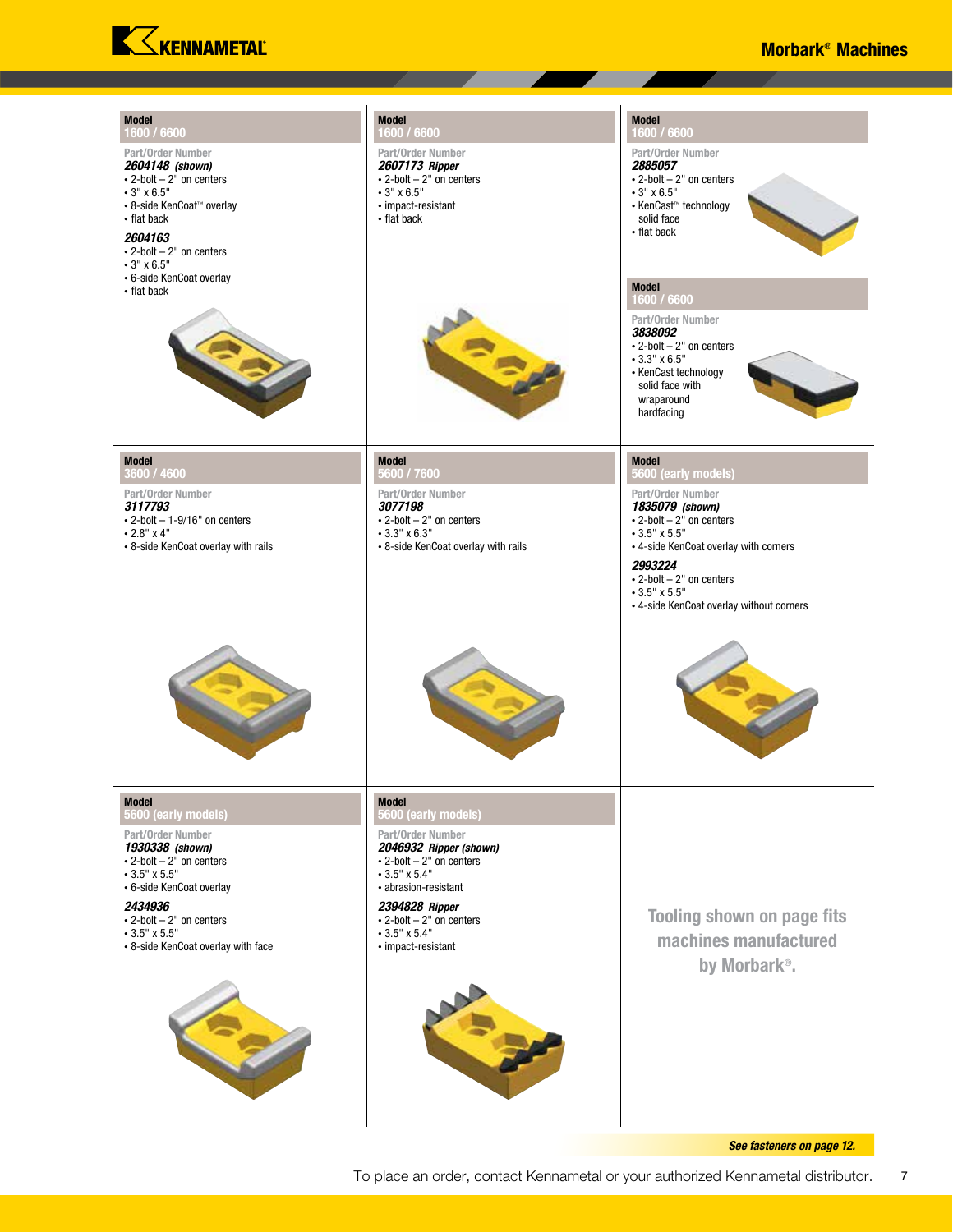![](_page_9_Picture_1.jpeg)

### KenCast™ Any Wear. Any Time.

### Wear.

One small word that describes a big problem for most equipment operators. Perhaps nothing is more troublesome, or more damaging, to virtually any equipment in any application, than wear. You experience it every day, and over time, it can add up to hefty equipment repair and replacement costs.

We understand wear. And we understand how important it is to you and your business to prevent wear damage to your equipment. That's why we developed KenCast™.

Whether you're working above ground or underground, on the road or in the pit, crushing rock or pushing snow…no matter what your application or equipment… Kennametal has (or can custom-make) a KenCast part to fit your particular wear problem!

![](_page_9_Picture_7.jpeg)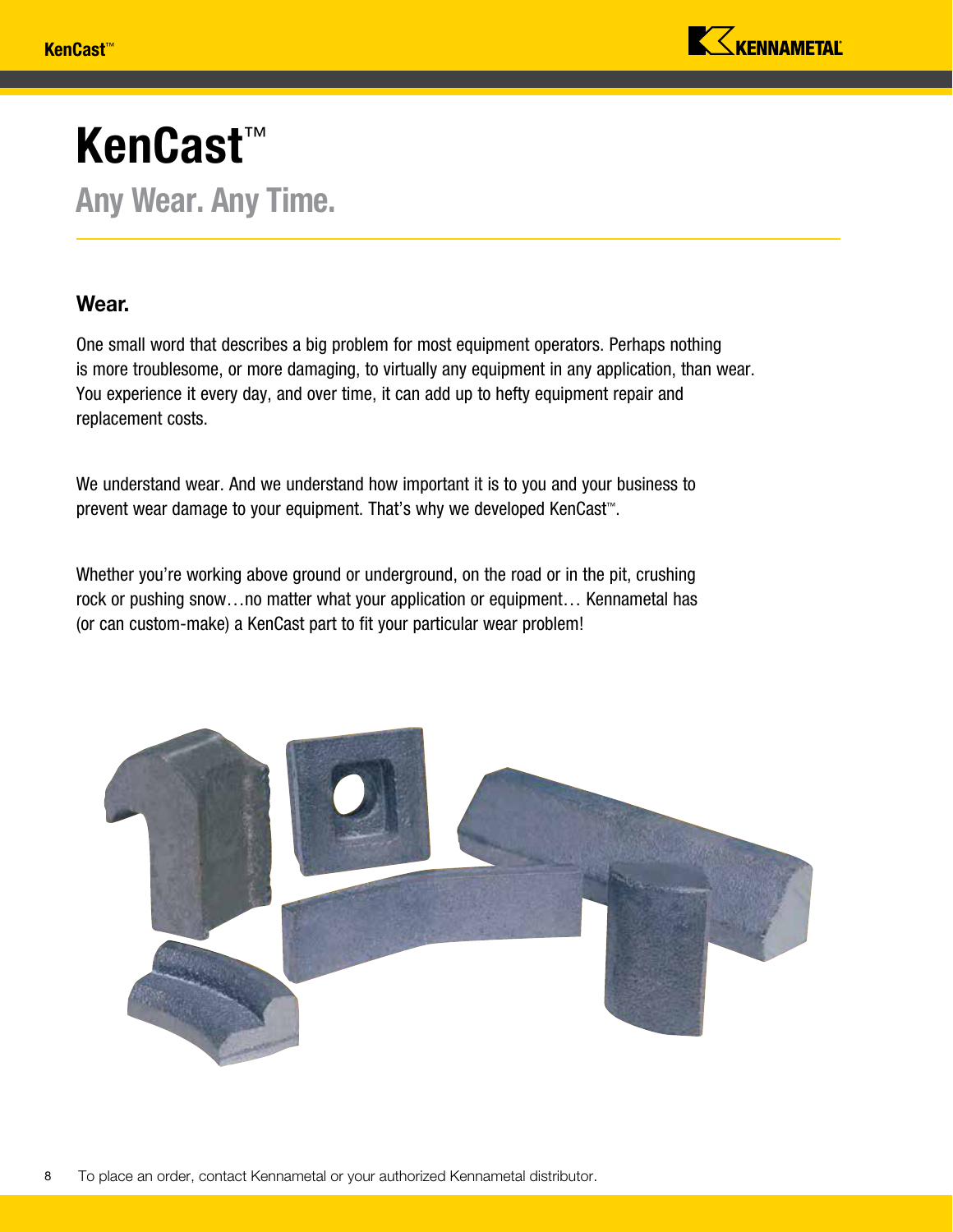![](_page_10_Picture_0.jpeg)

### KenCast™ Wear Protection

KenCast is a unique wear protection material that can significantly increase tool life — and productivity.

### Product Versatility

KenCast is exceptionally versatile. It can fit nearly any machine for nearly any application, with only a few limitations on size and shape. It is easily welded or attached mechanically into position.

Standard part sizes and shapes available:

- Thickness  $-$  minimum 1/4" to a maximum 8"
- Width up to maximum 20"
- Length  $-$  up to maximum of 20"

![](_page_10_Picture_10.jpeg)

This new grinder hammer tip made with KenCast is used in horizontal and tub grinders in the recycling industry. As you can see, the outer surface is smooth prior to use. Cut-away shows the KenCast carbide particles embedded in the steel.

![](_page_10_Picture_12.jpeg)

This is a KenCast grinder hammer tip after 40 hours of use in a highly abrasive asphalt shingle recycling application. Notice that the prominent carbide particles have sustained only moderate wear. This particular hammer tip continued grinding for a total of 90 hours, outperforming and lasting up to 10 times longer than competitive tools!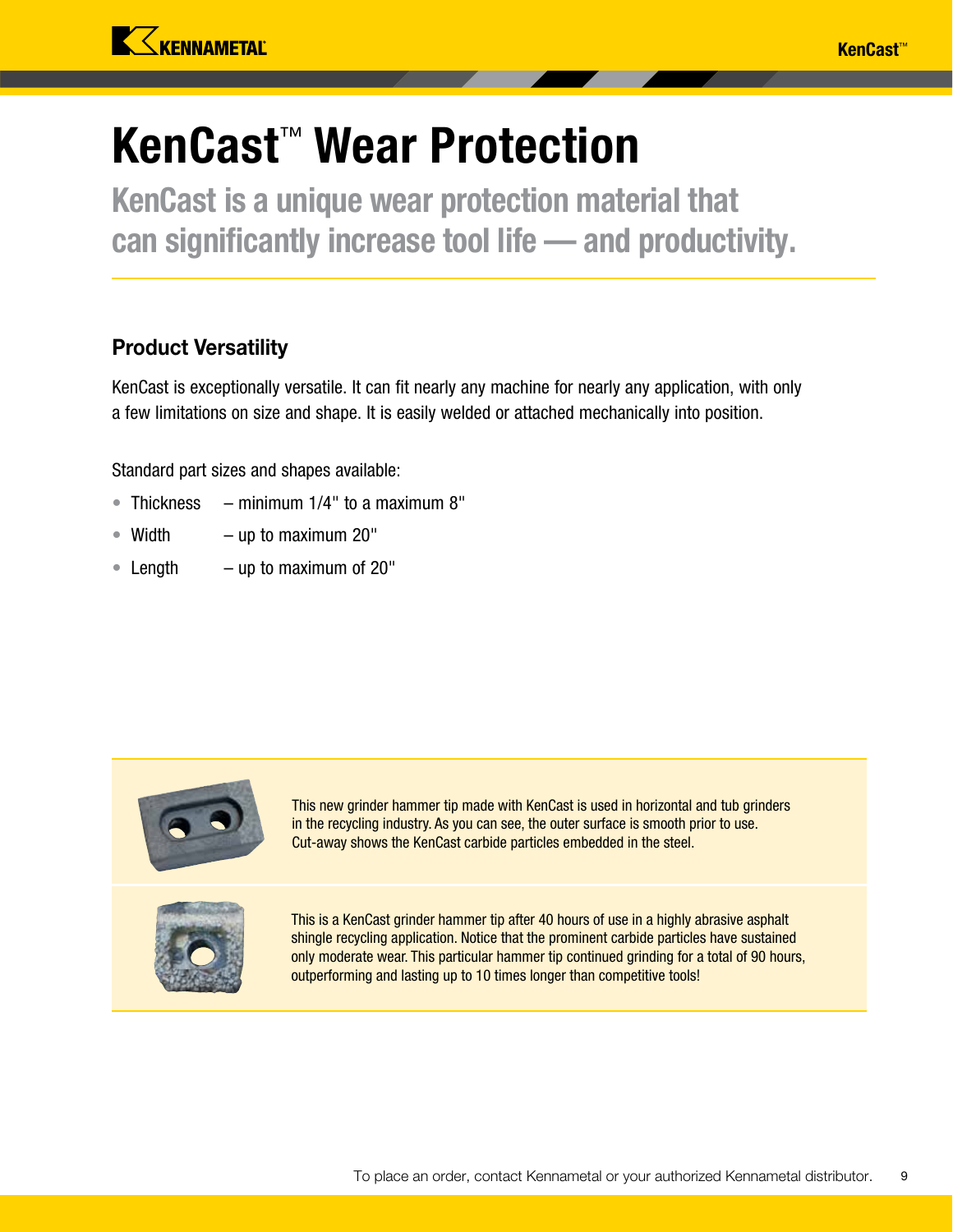### Vermeer® Machines

![](_page_11_Picture_1.jpeg)

| <b>Model</b>                                                                                                                                                                                                                    | <b>Model</b>                                                                                                                                                                                                                                                                                 | <b>Model</b>                                                                                                                                                                                                                                  |
|---------------------------------------------------------------------------------------------------------------------------------------------------------------------------------------------------------------------------------|----------------------------------------------------------------------------------------------------------------------------------------------------------------------------------------------------------------------------------------------------------------------------------------------|-----------------------------------------------------------------------------------------------------------------------------------------------------------------------------------------------------------------------------------------------|
| TG-400 / 525                                                                                                                                                                                                                    | TG-400 / 525                                                                                                                                                                                                                                                                                 | TG-5000 / 9000 / HG-365 / 525 / 4000 / 6000                                                                                                                                                                                                   |
| with Hammer Body<br>Part/Order Number<br>2034217 (shown)<br>$\cdot$ 1-bolt<br>$\cdot$ 3" x 3"<br>• 8-side KenCoat™ overlay with face and sides<br>1611573<br>$\cdot$ 1-bolt<br>$-3"$ x 3"<br>• 6-side KenCoat overlay with face | Part/Order Number<br>with Hammer Body<br>2264823 Ripper (shown)<br>$\cdot$ 1-bolt<br>$\cdot$ 2.7" x 2.7"<br>• impact-resistant<br>• 10 carbide teeth<br>2254784 Ripper<br>• for super-aggressive cutting<br>$\cdot$ 1-bolt<br>$\cdot$ 2.7" x 2.7"<br>• impact-resistant<br>• 6 carbide teeth | Part/Order Number<br>with Duplex Drum<br>3880080 (shown)<br>$\cdot$ 1-bolt<br>$\cdot$ 3.3" x 3.8"<br>• 8-side KenCoat overlay with sides and rails<br>3880079<br>$\cdot$ 1-bolt<br>$\cdot$ 3.3" x 3.8"<br>• 6-side KenCoat overlay with rails |
| <b>Model</b>                                                                                                                                                                                                                    | <b>Model</b>                                                                                                                                                                                                                                                                                 | <b>Model</b>                                                                                                                                                                                                                                  |
| HG-365 / 525 / 4000 / 6000                                                                                                                                                                                                      | TG-9000 / HG-365 / 525 / 4000 / 6000                                                                                                                                                                                                                                                         | TG-5000 / HG-200                                                                                                                                                                                                                              |
| with Duplex Drum                                                                                                                                                                                                                | with Duplex Drum                                                                                                                                                                                                                                                                             | Part/Order Number                                                                                                                                                                                                                             |
| Part/Order Number                                                                                                                                                                                                               | Part/Order Number                                                                                                                                                                                                                                                                            | with Duplex Drum                                                                                                                                                                                                                              |
| 3901860 Ripper                                                                                                                                                                                                                  | 1985773                                                                                                                                                                                                                                                                                      | 1931517                                                                                                                                                                                                                                       |
| $\cdot$ 1-bolt                                                                                                                                                                                                                  | $\cdot$ 1-bolt                                                                                                                                                                                                                                                                               | $\cdot$ 2-bolt - 1-5/16" on centers                                                                                                                                                                                                           |
| $\cdot$ 3" x 3.7"                                                                                                                                                                                                               | $\cdot$ 3.3" x 3.8"                                                                                                                                                                                                                                                                          | $\cdot$ 2" x 3.5"                                                                                                                                                                                                                             |
| • impact-resistant                                                                                                                                                                                                              | • KenCast technology                                                                                                                                                                                                                                                                         | • 6-side KenCoat overlay                                                                                                                                                                                                                      |
| • with rails                                                                                                                                                                                                                    | • flat back                                                                                                                                                                                                                                                                                  | $\cdot$ 1.5" mounted                                                                                                                                                                                                                          |
| <b>Model</b><br>TG / HG<br>Part/Order Number<br>with Duplex Drum<br>1323300<br>$\cdot$ 2-bolt - 1-5/16" on centers<br>$\cdot$ 2" x 3.5"<br>• KenCast technology<br>$\cdot$ 1.5" mounted<br>S                                    | "Kennametal carbide grinder tips have sliced our<br>tool-replacement costs by almost 70%."<br>Terry Kane, Owner<br>Georgia Mountain Grinding & Recycling<br>Blairsville, Georgia                                                                                                             |                                                                                                                                                                                                                                               |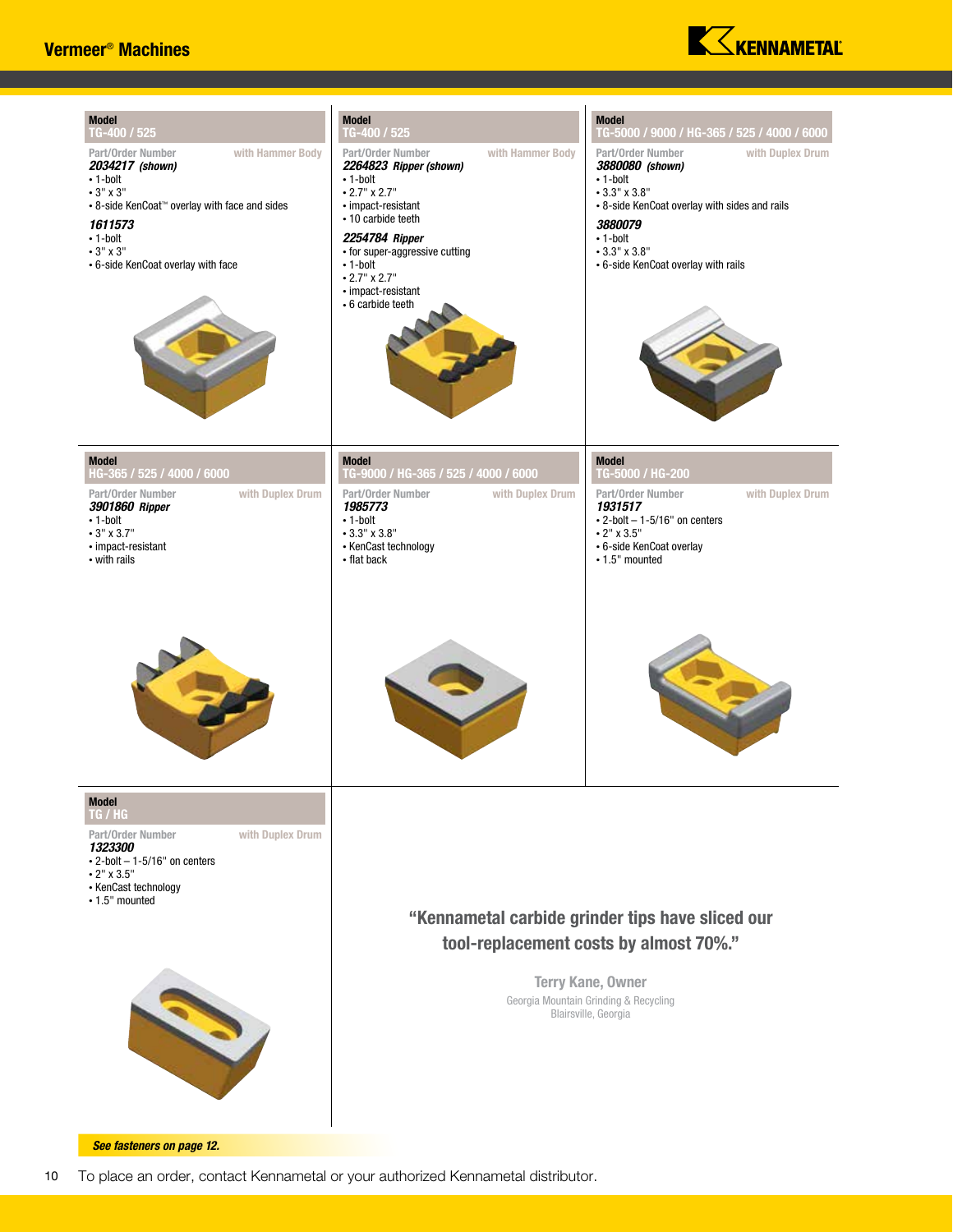![](_page_12_Picture_0.jpeg)

#### Vermeer® Machines

![](_page_12_Picture_2.jpeg)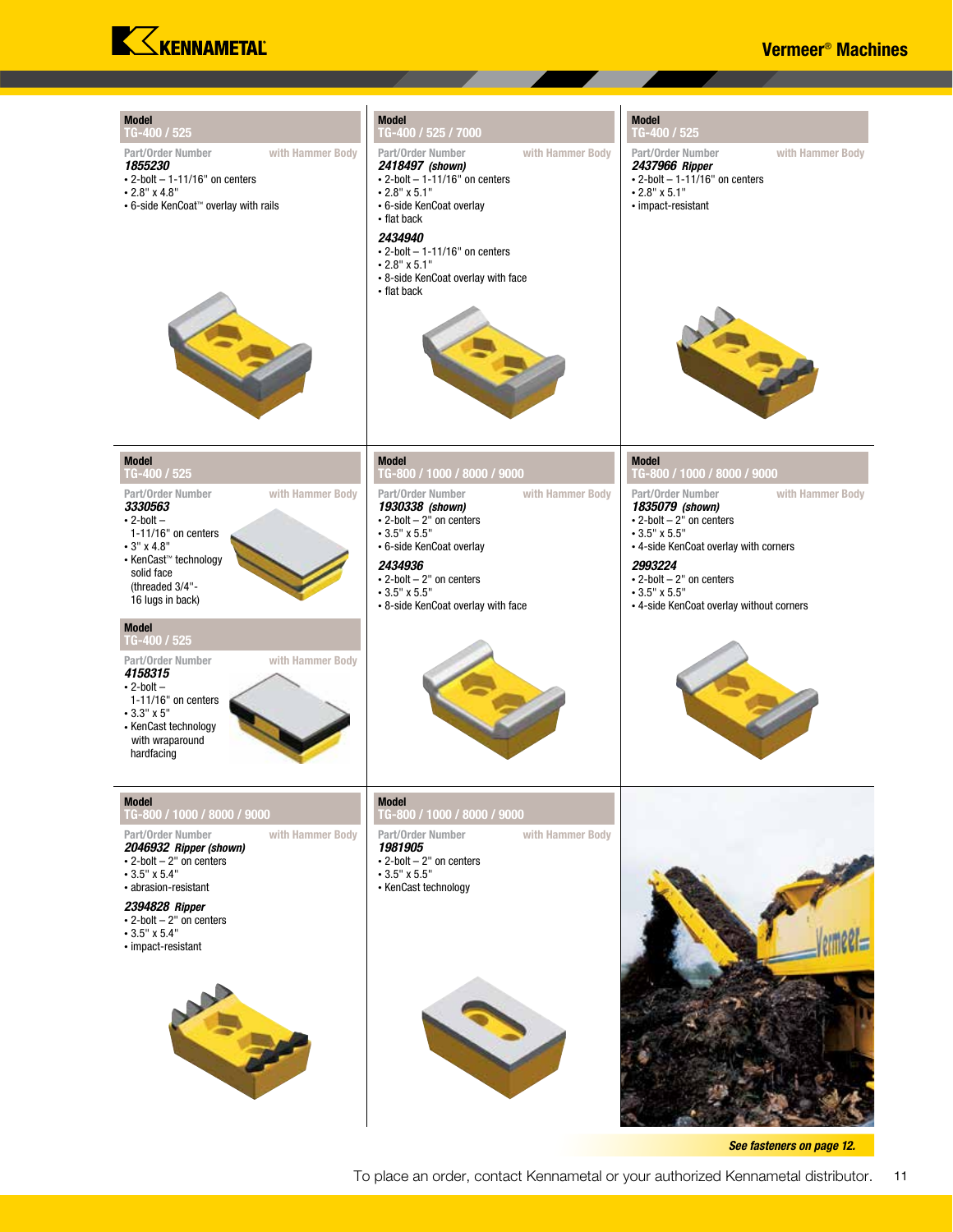![](_page_13_Picture_1.jpeg)

![](_page_13_Figure_2.jpeg)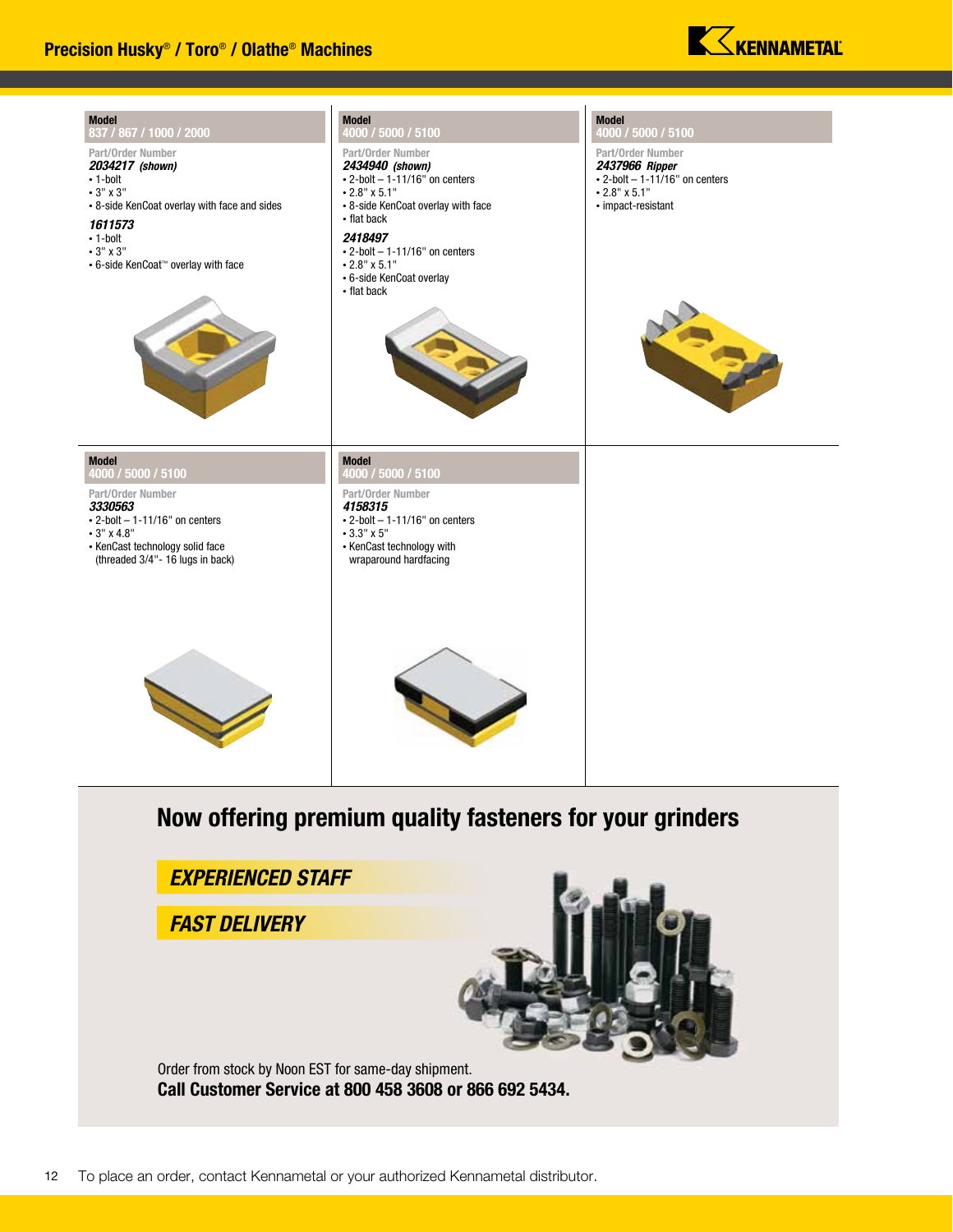![](_page_14_Picture_0.jpeg)

### Packer® / Rayco® / FAE® / ZEHR® Machines

![](_page_14_Figure_2.jpeg)

#### **Weld-on wear protection**

![](_page_14_Picture_4.jpeg)

### *ELIMINATES COSTLY HARDFACING*

KenCast is an exclusive Kennametal product. We take tungsten carbide particles of varying sizes and metallurgically bond them to air-hardened steel. This combination of steel's practicality with carbide's toughness creates a wear part that withstands extremely abrasive and high-impact applications.

KenCast helps equipment last longer… in many cases, a lot longer. That means you save money with reduced downtime, repair costs, and inventory.